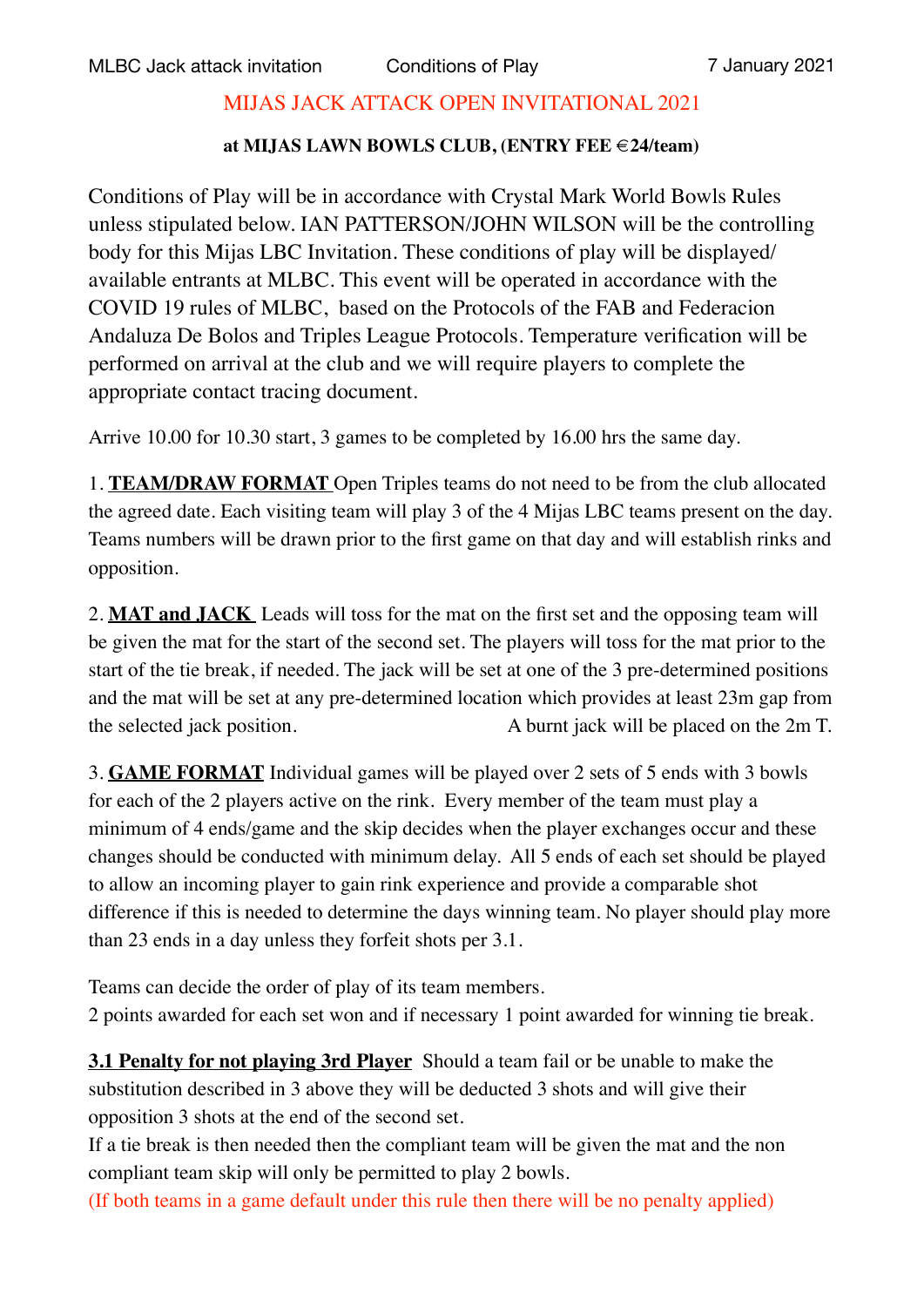4. **POWER PLAY** Each team will have a Power-Play which can be employed on any end in either of the first two sets and it must be DISPLAYED on the scoreboard before the delivery of the first bowl on that end. Both teams may use the Power-Play on the same end. The Power-Play will double any shots scored by that team on their own Power-Play.

**5 VISITS TO THE HEAD** The skip will only have one visit to the head per set and extra visits when a Power-Play is in effect by either team. Plus 1 additional visit during a tie break end should this be required. A skip may stay at the head if the opposition have the mat  $\&$ this will not count as a visit, but they must walk to the mat as soon as the bowl comes to rest and should play their bowl within 30 seconds of leaving the head. Timing will only be implemented if games over run the schedule.

**6 TRIAL ENDS** Only on the very first match of the day the starting pairs will play a trial end in each direction. The rested player will be able to have a 2 practice ends on one of the vacant rinks prior to being introduced after the start of any game.

**7**. **QUALIFYING OR WINNING TEAM** The winner/qualifier will be based on Points and then in the event of a Points tie after completing the 3 games, shots difference over the first two sets will be the deciding factor. If is still a tie it will be the result of the final match played in points and then lastly by shot difference in that final game. A visiting team will progress from each of the qualifying dates and the best overall performing MLBC team.

In the event that the day or matches have to be cut short the winning team will be established based on the scores of previously completed games.

**8. TEAM ATTIRE** Players of individual teams should try to use the same colours above the waist and white below the waist and footwear requirements per Federation rules. These do not need to be club colours or white.

**9 SUBSTITUTES** Substitutes into the three person team will be permitted as long as that player has not played for any other team on that day and they may play in any position.

**10. COVID COMPLIANCE** Should a team be disqualified from a game for breach of mask and social distancing rules after receiving a formal warning from the Controlling body and the opposition team will be awarded the 4 points and 5 shot difference.

Smoking, Vaping and the consumption of alcohol will not be allowed on the rink. Smoking and Vaping will be restricted to a specified area as identified by MLBC and in accordance with the current COVID 19 rules. Rink 6 will not be used other than for the 2 end practice by an incoming player.

Drinks (including alcohol) and Food maybe consumed in all open areas subject to the COVID 19 being complied with.